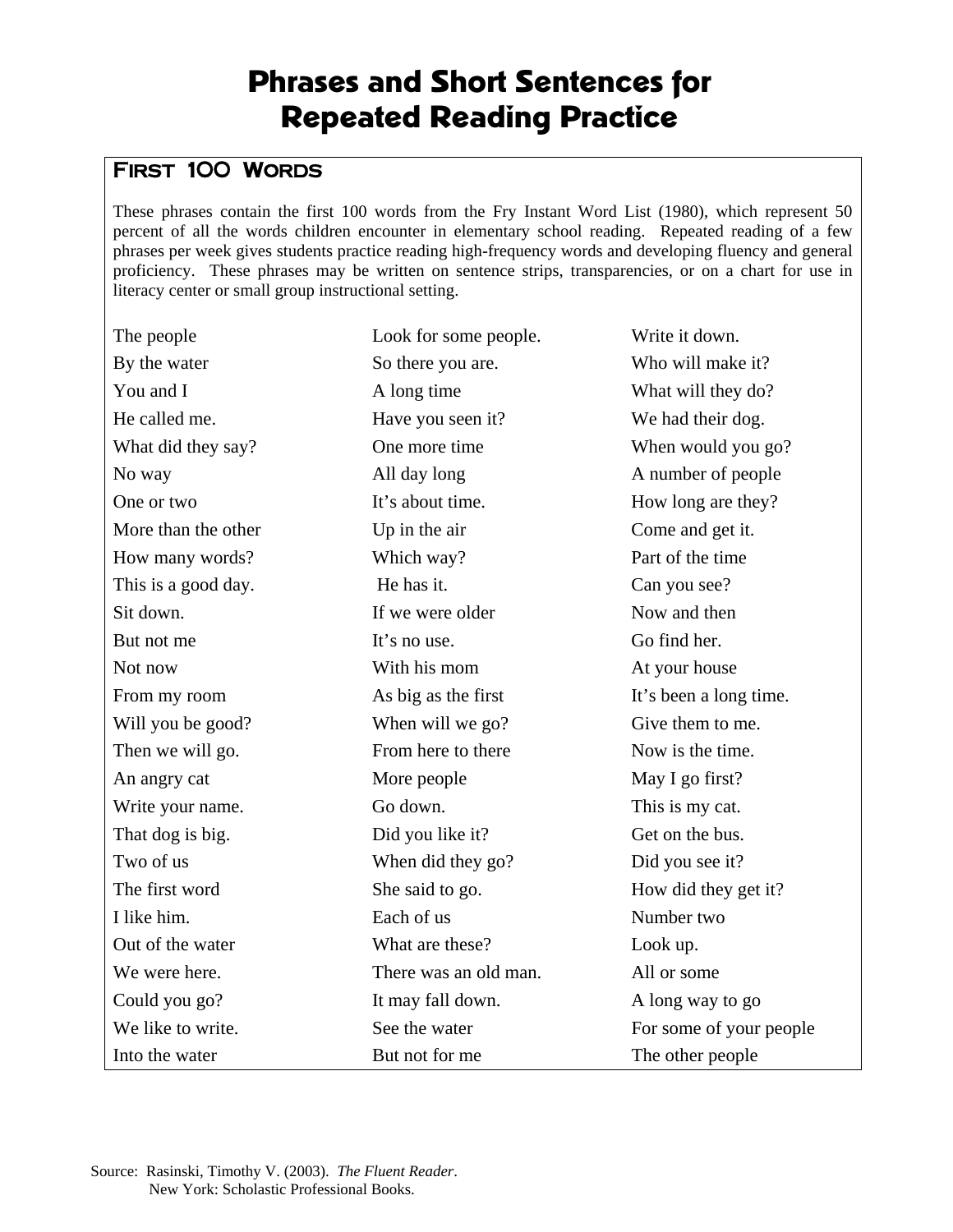## Phrases and Short Sentences for Repeated Reading Practice

#### Second 100 Words

These phrases contain the second 100 words from the Fry Instant Word List (1980), which represent some of the most common words students encounter in their reading. Repeated reading of a few phrases per week gives students practice reading high-frequency words and developing fluency and general proficiency. These phrases may be written on sentence strips, transparencies, or on a chart for use in literacy center or small group instructional setting.

Over the river A good man My new place After the game Another great sound Most of the animals Take a little. Curbest things Give it back. Just the same Only a little My last name It's only me. That's very good I know why. Think before you act Three years ago Mother says to now. Live and play. Where are you? I need help. Try your best. I work too much. Move over. Any old time We found it here. Through the line Study and learn **Right now** Kind of nice Mother means it. Spell your name. Same time tomorrow The good American Tell the truth. Change your clothes A little boy **Play it again.** The following day Back off. We came home. Give it away. We want to go. Answer the phone. Show us around. Turn the page. Form two lines. The air is warm. A small house also **Read my letters.** Another old picture It's still here. Write one sentence. Where in the world Set it up. We need more. Put it there. I study in school. Where does it end? I'm an American. I don't feel well. Such a mess My home is large. Point it out. It turned out well. Right now Read the sentence. It's a small world. This must be it. Big and small **Hand** it over. Home sweet home Such a big house Around the clock The men asked for help. Show and tell A different land You must be right. They went here. Tell the truth. Get to the point. Good and plenty Because we should. Help me out. Even the animals It turned out well. It's your place. I think so. Good things Read the book.